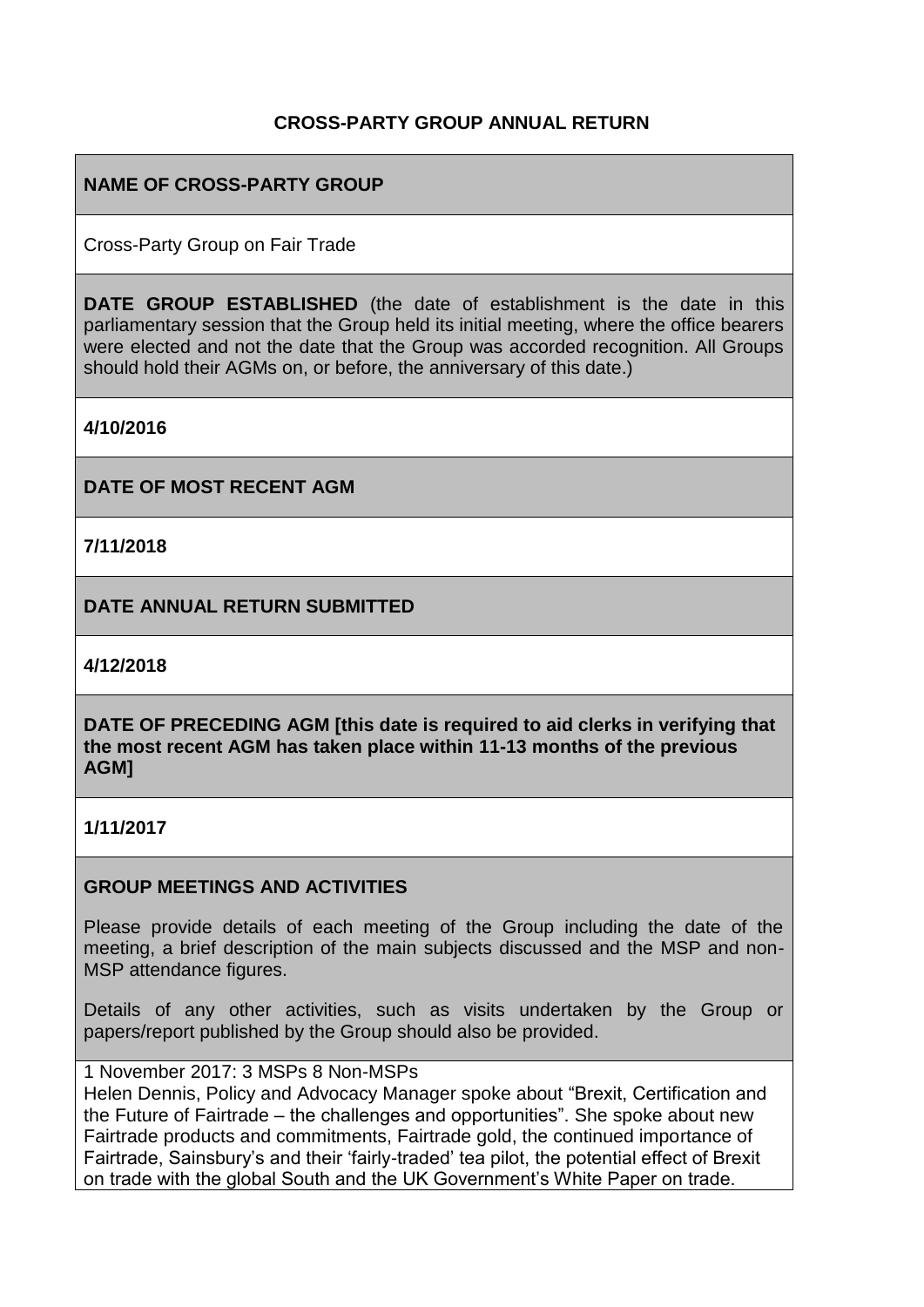There were a number of questions asked and discussion about the availability of Fairtrade gold, Cadbury and Cocoa Life, Brexit and Sainsbury's changes to tea certification.

#### 7 March 2018: 7 MSPs and 12 Non-MSPs

Bernard Kaunda and Christopher Gondwe, who were viting Scotland as guestd of the Scottish Fair Trade Forum for Fairtrade Fortnight, spoke about their work at the Mzuzu Coffee Growers' Co-operative Union in Malawi. They answered questions on the history and development of Mzuzu Coffee, the importance of Fair Trade, business development and diversification, the global coffee market and the Fairtrade coffee market.

#### 16 May 2018: 3 MSPs and 11 Non-MSPs

Ewan Reid of Glasgow based coffee roasters, Matthew Algie Ltd: gave a presentation entitled: "Fairtrade: enabling sustainable, quality coffee from smallholder value chains". The presentation and discussion covered the Fairtrade coffee market and the challenges and opportunities of the Fairtrade coffee system.

#### **MSP MEMBERS OF THE GROUP**

Please provide names and party designation of all MSP members of the Group.

Claudia Beamish MSP (Labour)

Neil Bibby MSP (Labour)

Finlay Carson MSP (Conservative)

Willie Coffey MSP (SNP)

Alex Cole-Hamilton MSP (Lib Dem)

James Kelly MSP (Labour)

Gordon Lindhurst MSP (Conservative)

Colin Smyth MSP (Labour)

Rona Mackay MSP (SNP)

#### **NON-MSP MEMBERS OF THE GROUP**

For organisational members please provide only the name of the organisation, it is not necessary to provide the name(s) of individuals who may represent the organisation at meetings of the Group.

| <b>Individuals</b> |                                  |
|--------------------|----------------------------------|
| Organisations      | <b>Scottish Fair Trade Forum</b> |
|                    | Scotmid                          |
|                    | <b>Dumfries Fair Trade Group</b> |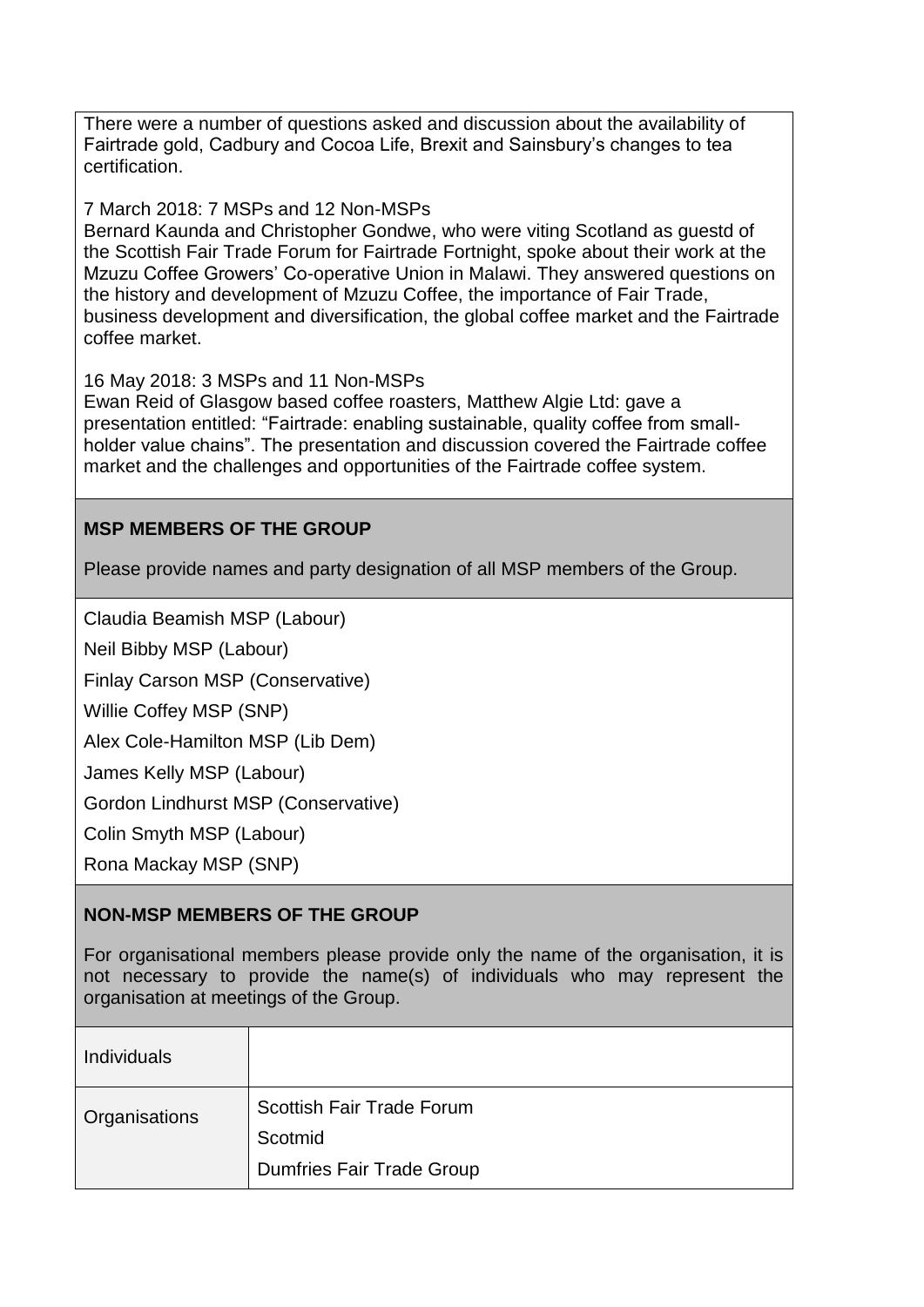| Hadeel/Palcrafts                            |
|---------------------------------------------|
| City of Edinburgh Fair Trade Group          |
| University of Edinburgh                     |
| Livingston Fair Trade Group                 |
| <b>Co-operative Party</b>                   |
| <b>British Medical Association Scotland</b> |
| Equal Exchange                              |
| Melrose and District Fair Trade Group       |
| <b>Bala Sport</b>                           |
| Perth and Kinross Fair Trade Group          |
| <b>Silver Stag of Scotland</b>              |
| Queensferry Fair Trade Group                |
|                                             |
|                                             |

# **GROUP OFFICE BEARERS**

Please provide names for all office bearers. The minimum requirement is that two of the office bearers are MSPs and one of these is Convener – beyond this it is a matter for the Group to decide upon the office bearers it wishes to have. It is permissible to have more than one individual elected to each office, for example, coconveners or multiple deputy conveners.

| Convener               | Colin Smyth MSP                          |
|------------------------|------------------------------------------|
| <b>Deputy Convener</b> | <b>Gordon Lindhurst MSP</b>              |
| Secretary              | Martin Rhodes, Scottish Fair Trade Forum |
| <b>Treasurer</b>       | <b>None</b>                              |

### **FINANCIAL BENEFITS OR OTHER BENEFITS RECEIVED BY THE GROUP**

Please provide details of any financial or material benefit(s) received from a single source in a calendar year which has a value, either singly or cumulatively, of more than £500. This includes donations, gifts, hospitality or visits and material assistance such as secretariat support.

Details of material support should include the name of the individual providing support, the value of this support over the year, an estimate of the time spent providing this support and the name of the organisation that this individual is